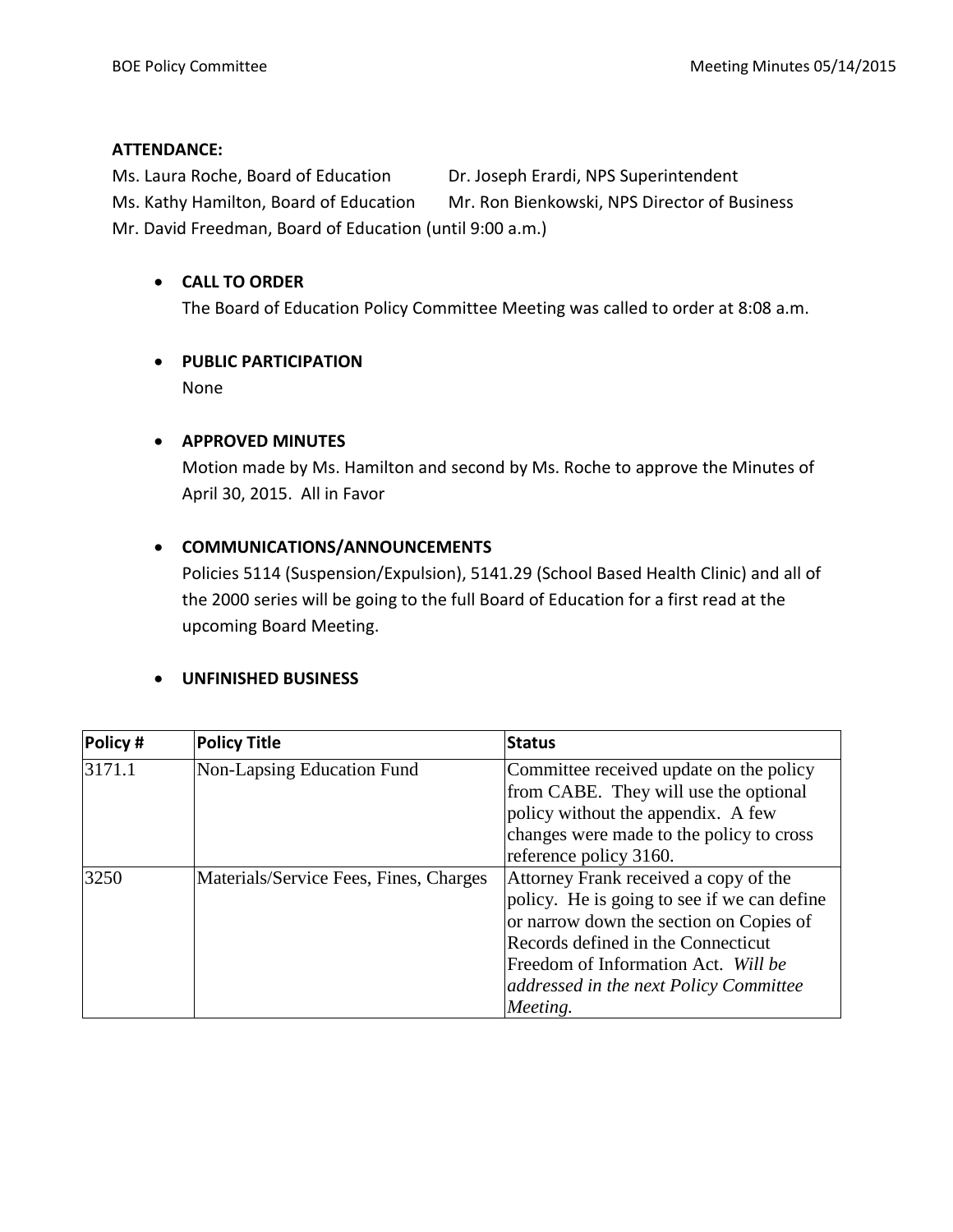| 3260   | Sales & Disposal of Books, Equipment    | Mr. Bienkowski informed the Committee        |
|--------|-----------------------------------------|----------------------------------------------|
|        | $&$ Supplies                            | that any fees obtained through the sale of   |
|        |                                         | books, equipment and supplies are given      |
|        |                                         | back to the town. Mr. Bienkowski             |
|        |                                         | reworked the policy with another version to  |
|        |                                         | consider provided by CABE. The               |
|        |                                         | regulation was revised to reflect what is    |
|        |                                         | done at Newtown Public Schools.              |
| 3281.1 | Business/Industry/Corporate             | Use the optional policy to consider          |
|        | <b>Involvement</b> in Education         | provided by CABE. Removing language          |
|        |                                         | about a fundraising committee overseeing     |
|        |                                         | the partnership.                             |
| 5114   | Suspension and Expulsion/Due Process    | Policy modified as reflected in last meeting |
|        |                                         | minutes – Ms. Hamilton to verify before      |
|        |                                         | May 19 <sup>th</sup> Board Meeting.          |
| 3310   | <b>Expenditures/Expending Authority</b> | Use optional policy to consider provided by  |
|        |                                         | CABE. When agreed upon the Committee         |
|        |                                         | will add the dollar amount to the exception  |
|        |                                         | to purchasing guidelines.                    |
| 3323   | <b>Soliciting Prices</b>                | Mr. Bienkowski revised the policy. The       |
|        |                                         | Committee will review and discuss at their   |
|        |                                         | next meeting.                                |

### **NEW BUSINESS**

| Policy# | <b>Policy Title</b>                                          | <b>Status</b>                                                                                                                                                                                               |
|---------|--------------------------------------------------------------|-------------------------------------------------------------------------------------------------------------------------------------------------------------------------------------------------------------|
| 3324    | Ordering Goods & Services (Purchase)<br>Orders)              | Use optional policy to consider provided by<br>CABE with regulation. A few changes<br>were made to the policy to cross reference<br>policy 3160.                                                            |
| 3324.1  | Contracts                                                    | Use recommended policy provided by<br>CABE. Add multi-year contracts between<br>the district and outside agencies need to be<br>approved by the Board of Education.<br>Remove affirmative action statement. |
| 3325    | Receiving Goods/Warehousing                                  | CABE did not include policy. Do not<br>include.                                                                                                                                                             |
| 3325.1  | Maintenance and Control of<br><b>Instructional Materials</b> | Use sample policy provided by CABE.                                                                                                                                                                         |
| 3326    | Paying for Goods & Services                                  | Use "good practice" policy provided by<br>CABE. Using the alternate language section<br>with additional conditions about budget<br>limits and purchasing.                                                   |
| 3326.1  | Payroll Procedures and Authorized<br>Signatures              | Do not include.                                                                                                                                                                                             |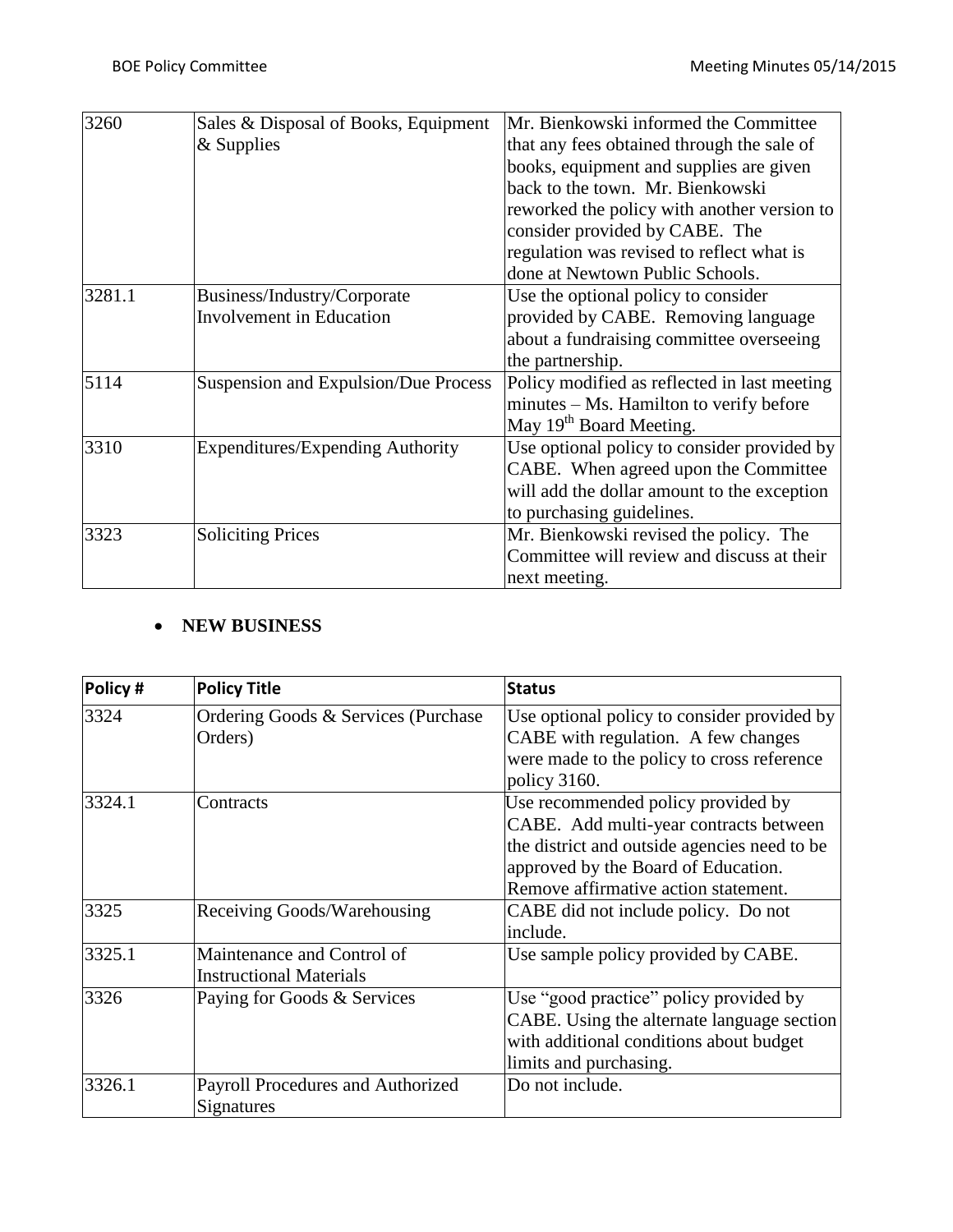| 3326.2 | <b>Emergency Expenditures</b>      | CABE did not include policy. Do not         |
|--------|------------------------------------|---------------------------------------------|
|        |                                    | include. Policy is covered in Transfer      |
|        |                                    | Policy, 3160.                               |
| 3326.3 | Board of Education Credit Card     | Mr. Bienkowski will rewrite policy with our |
|        |                                    | current practice.                           |
| 3330   | <b>Settlement of Claims</b>        | CABE did not include policy. Do not         |
|        |                                    | include.                                    |
| 3340   | <b>Funding of Special Programs</b> | Dr. Erardi and Mr. Bienkowski will consult  |
|        |                                    | with Ms. Haggard and advise at next         |
|        |                                    | meeting.                                    |

### o FUTURE MEETING DATES

- May 27, 2015 Shared Meeting Room 1
- $\blacksquare$  June 10, 2015 Shared Meeting Room 1
- $June 24, 2015 Shared Meeting Room 1$

## **ACTION ITEMS FOR NEXT MEETING**

| <b>Responsible</b> |                                                      |                              |                 |
|--------------------|------------------------------------------------------|------------------------------|-----------------|
| Party              | <b>Action</b>                                        | <b>Comments</b>              | <b>Due Date</b> |
| Meg                | Policy 3250 - Materials/Service                      | Attorney Frank received a    | 05/27/2015      |
|                    | Fees, Fines, Charges - Attorney                      | copy of the policy. Will be  |                 |
|                    | Frank is going to see if we can                      | addressed in the next Policy |                 |
|                    | define or narrow down the section Committee Meeting. |                              |                 |
|                    | on Copies of Records defined in                      |                              |                 |
|                    | the Connecticut Freedom of                           |                              |                 |
|                    | <b>Information Act.</b>                              |                              |                 |
| Committee          | Policy $3310 -$ Purchasing                           |                              | 05/27/2015      |
|                    | Guidelines - When agreed upon                        |                              |                 |
|                    | the Committee will add the dollar                    |                              |                 |
|                    | amount to the exception to                           |                              |                 |
|                    | purchasing.                                          |                              |                 |
| Committee          | Policy 3323 – Soliciting Prices                      |                              | 05/27/2015      |
|                    | (Bids and Quotations) - Mr.                          |                              |                 |
|                    | Bienkowski revised the policy.                       |                              |                 |
|                    | The Committee will review and                        |                              |                 |
|                    | discuss at their next meeting.                       |                              |                 |
|                    | Mr. Bienkowski 3326.3 - Board of Education           |                              | 05/27/2015      |
|                    | Credit Card - Mr. Bienkowski will                    |                              |                 |
|                    | rewrite policy with our current                      |                              |                 |
|                    | practice.                                            |                              |                 |
| Dr. Erardi/        | 3340 - Funding of Special                            |                              | 05/27/2015      |
|                    | Mr. Bienkowski Programs - Dr. Erardi and Mr.         |                              |                 |
|                    | Bienkowski will consult with Ms.                     |                              |                 |
|                    | Haggard and advise at next                           |                              |                 |
|                    | meeting.                                             |                              |                 |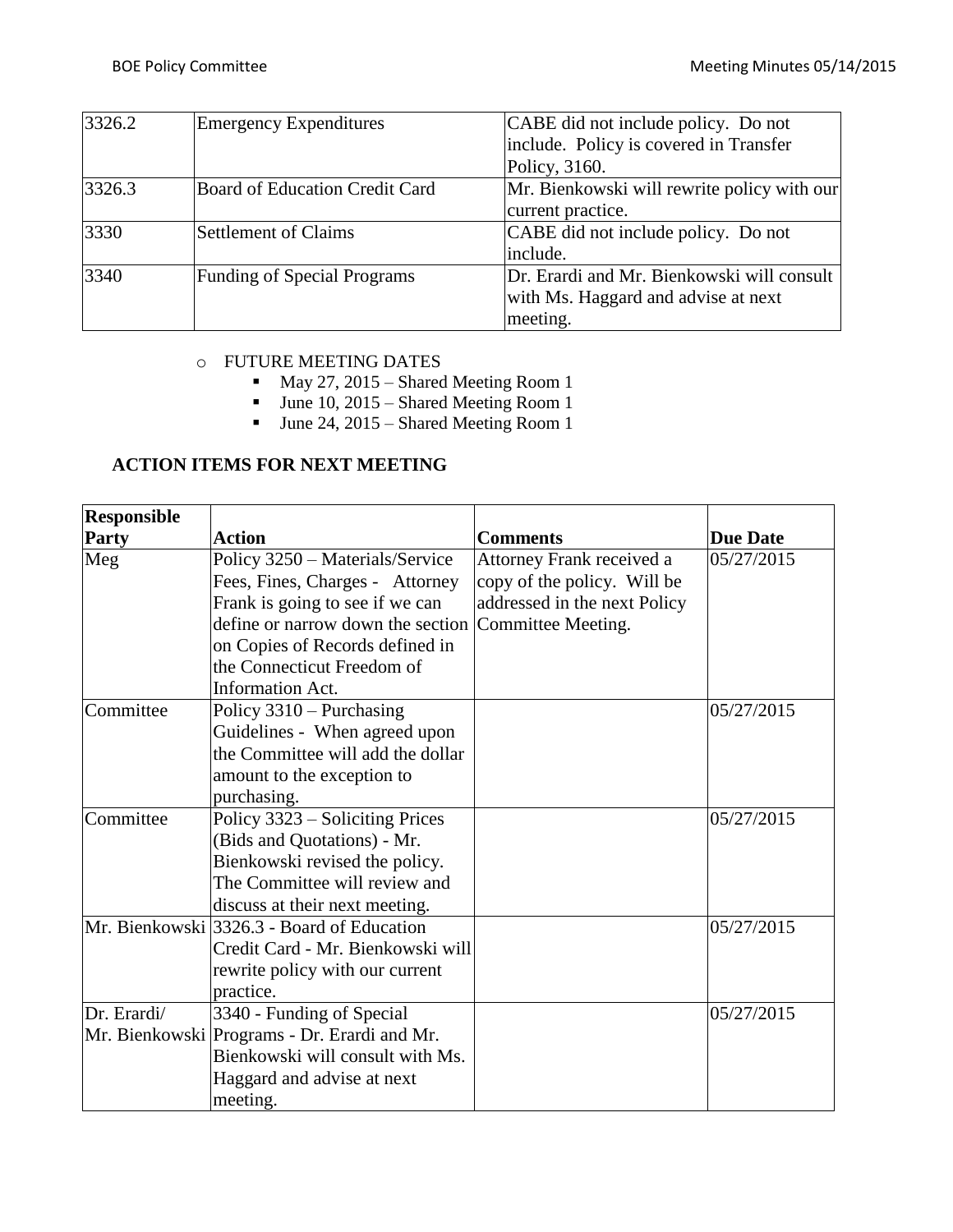| Ms. Hamilton | $ 5114 -$ Suspension and                    | 05/19/2015 |
|--------------|---------------------------------------------|------------|
|              | Expulsion/Due Process - Policy              |            |
|              | modified as reflected in last               |            |
|              | $meeting$ minutes $-Ms$ . Hamilton          |            |
|              | to verify before May 19 <sup>th</sup> Board |            |
|              | Meeting.                                    |            |

# **NEXT SET OF POLICIES TO REVIEW AND REVISE**

Series 3000 (Business/Non-Instructional Operations):

| Policy # | <b>Policy Title</b>                         | <b>Point Person</b> |
|----------|---------------------------------------------|---------------------|
| 3400     | <b>Accounts</b>                             | Mr. Freedman        |
| 3410     | <b>System of Accounts</b>                   | Mr. Freedman        |
| 3420     | <b>Classification of Expenditures</b>       | Mr. Freedman        |
| 3430     | <b>Periodic Financial Reports</b>           | Mr. Freedman        |
| 3431     | Treasurer's Report                          | Mr. Freedman        |
| 3432     | <b>Budget and Expense Reports</b>           | Mr. Freedman        |
| 3433     | <b>Annual Financial Reports</b>             | Mr. Freedman        |
| 3434     | Periodic Audit                              | Mr. Freedman        |
| 3435     | Fraud Prevention and Investigation          | Mr. Freedman        |
| 3440     | Inventories                                 | Mr. Freedman        |
| 3450     | Monies in School Buildings                  | Mr. Freedman        |
| 3451     | Petty Cash Fund                             | Mr. Freedman        |
| 3452     | <b>Revolving Funds</b>                      | Mr. Freedman        |
| 3453     | <b>School Activity Funds</b>                | Mr. Freedman        |
| 3453.1   | <b>Unexpended Class Fund</b>                | Mr. Freedman        |
| 3454     | Gate Receipts and Admission                 | Mr. Freedman        |
| 3455     | <b>High School Concession Stand</b>         | Mr. Freedman        |
| 3500     | <b>Non-Instructional Operations</b>         | Ms. Hamilton        |
| 3510     | Operation and Maintenance of Plant/Grounds  | Ms. Hamilton        |
| 3511     | Compliance with 504 Regulations             | Ms. Hamilton        |
| 3512     | <b>Buildings</b>                            | Ms. Hamilton        |
| 3513     | <b>Utilities</b>                            | Ms. Hamilton        |
| 3513.1   | <b>Energy Conservation</b>                  | Ms. Hamilton        |
| 3513.2   | Recycling Program                           | Ms. Hamilton        |
| 3514     | Equipment (Home Use of)                     | Ms. Hamilton        |
| 3515     | <b>Facility Use</b>                         | Ms. Hamilton        |
| 3515.1   | Telephone                                   | Ms. Hamilton        |
| 3515.2   | Parking                                     | Ms. Hamilton        |
| 3516     | Safety                                      | Ms. Hamilton        |
| 3516.1   | Building and Grounds Inspection & Reporting | Ms. Hamilton        |
| 3516.11  | Hazardous Materials Communication           | Ms. Hamilton        |
| 3516.12  | <b>Asbestos Control</b>                     | Ms. Hamilton        |
| 3516.3   | <b>Accident Prevention and Reporting</b>    | Ms. Hamilton        |